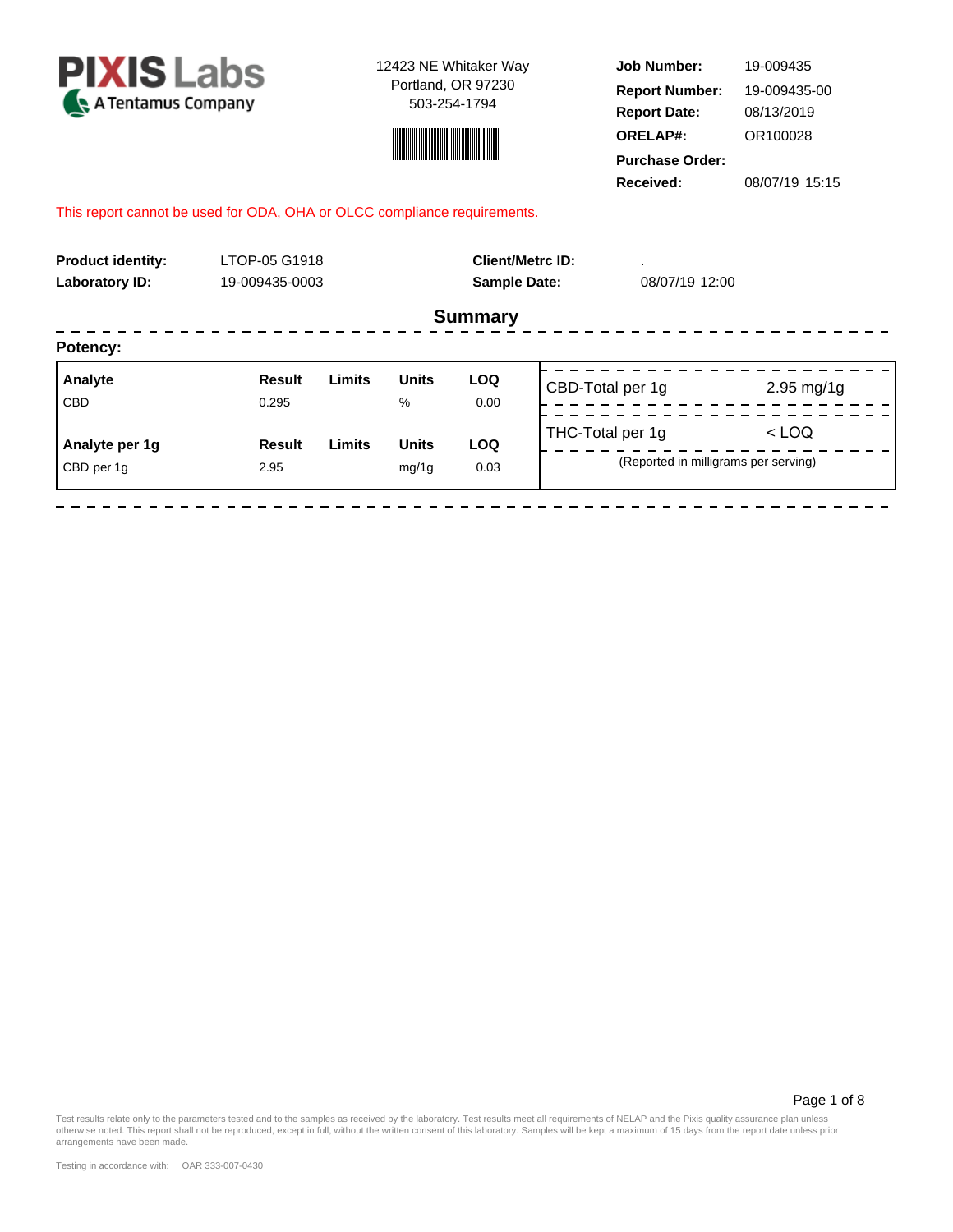



**Job Number: Report Date: ORELAP#:** 08/13/2019 OR100028 **Received:** 08/07/19 15:15 **Purchase Order:** 19-009435 **Report Number:** 19-009435-00

This report cannot be used for ODA, OHA or OLCC compliance requirements.

| <b>Customer:</b>         | Sentia Wellness<br>3931 NE Columbia Blvd<br>Portland Oregon 97211<br><b>United States</b> |
|--------------------------|-------------------------------------------------------------------------------------------|
| <b>Product identity:</b> | LTOP-05 G1918                                                                             |
| <b>Client/Metrc ID:</b>  | ٠                                                                                         |
| <b>Sample Date:</b>      | 08/07/19 12:00                                                                            |
| Laboratory ID:           | 19-009435-0003                                                                            |
| <b>Relinquished by:</b>  | Brian Ramos                                                                               |
| Temp:                    | 24.5 °C                                                                                   |
| Serving Size #1:         | 1 g                                                                                       |

# **Sample Results**

| Potency                     |         |        | Batch: 1907249 |            |          |                   |              |
|-----------------------------|---------|--------|----------------|------------|----------|-------------------|--------------|
| Analyte                     | Result  | Limits | <b>Units</b>   | <b>LOQ</b> | Analyze  | <b>Method</b>     | <b>Notes</b> |
| CBC <sup>+</sup>            | $<$ LOQ |        | %              | 0.0032     | 08/10/19 | J AOAC 2015 V98-6 |              |
| CBC-At                      | $<$ LOQ |        | %              | 0.0032     | 08/10/19 | J AOAC 2015 V98-6 |              |
| CBC-Total <sup>t</sup>      | $<$ LOQ |        | %              | 0.0060     | 08/12/19 | J AOAC 2015 V98-6 |              |
| CBD                         | 0.295   |        | %              | 0.0032     | 08/10/19 | J AOAC 2015 V98-6 |              |
| CBD-A                       | $<$ LOQ |        | %              | 0.0032     | 08/10/19 | J AOAC 2015 V98-6 |              |
| <b>CBD-Total</b>            | 0.295   |        | %              | 0.0060     | 08/12/19 | J AOAC 2015 V98-6 |              |
| <b>CBDV</b> <sup>t</sup>    | $<$ LOQ |        | %              | 0.0032     | 08/10/19 | J AOAC 2015 V98-6 |              |
| CBDV-A <sup>t</sup>         | $<$ LOQ |        | %              | 0.0032     | 08/10/19 | J AOAC 2015 V98-6 |              |
| CBDV-Total <sup>t</sup>     | $<$ LOQ |        | %              | 0.0060     | 08/12/19 | J AOAC 2015 V98-6 |              |
| $CBG^{\dagger}$             | $<$ LOQ |        | %              | 0.0032     | 08/10/19 | J AOAC 2015 V98-6 |              |
| CBG-A <sup>t</sup>          | $<$ LOQ |        | %              | 0.0032     | 08/10/19 | J AOAC 2015 V98-6 |              |
| CBG-Total <sup>t</sup>      | $<$ LOQ |        | %              | 0.0060     | 08/12/19 | J AOAC 2015 V98-6 |              |
| $CBL^+$                     | $<$ LOQ |        | %              | 0.0032     | 08/10/19 | J AOAC 2015 V98-6 |              |
| <b>CBN</b>                  | $<$ LOQ |        | %              | 0.0032     | 08/10/19 | J AOAC 2015 V98-6 |              |
| $\Delta$ 8-THC <sup>+</sup> | $<$ LOQ |        | %              | 0.0032     | 08/10/19 | J AOAC 2015 V98-6 |              |
| $\Delta$ 9-THC              | $<$ LOQ |        | %              | 0.0032     | 08/10/19 | J AOAC 2015 V98-6 |              |
| THC-A                       | $<$ LOQ |        | %              | 0.0032     | 08/10/19 | J AOAC 2015 V98-6 |              |
| <b>THC-Total</b>            | $<$ LOQ |        | %              | 0.0060     | 08/12/19 | J AOAC 2015 V98-6 |              |
| <b>THCV<sup>t</sup></b>     | $<$ LOQ |        | %              | 0.0032     | 08/10/19 | J AOAC 2015 V98-6 |              |
| THCV-A <sup>t</sup>         | $<$ LOQ |        | %              | 0.0032     | 08/10/19 | J AOAC 2015 V98-6 |              |
| THCV-Total <sup>t</sup>     | $<$ LOQ |        | %              | 0.0060     | 08/12/19 | J AOAC 2015 V98-6 |              |

| Potency per 1g               |         |        | Batch: 1907249 |        |          |                   |              |
|------------------------------|---------|--------|----------------|--------|----------|-------------------|--------------|
| Analyte                      | Result  | ∟imits | <b>Units</b>   | LOQ    | Analyze  | Method            | <b>Notes</b> |
| CBC per $1q^{\dagger}$       | $<$ LOQ |        | mg/1g          | 0.0333 | 08/12/19 | J AOAC 2015 V98-6 |              |
| CBC-A per $1q^{\dagger}$     | $<$ LOQ |        | mg/1g          | 0.0333 | 08/12/19 | J AOAC 2015 V98-6 |              |
| CBC-Total per $1q^{\dagger}$ | $<$ LOQ |        | mg/1g          | 0.0626 | 08/12/19 | J AOAC 2015 V98-6 |              |

Page 2 of 8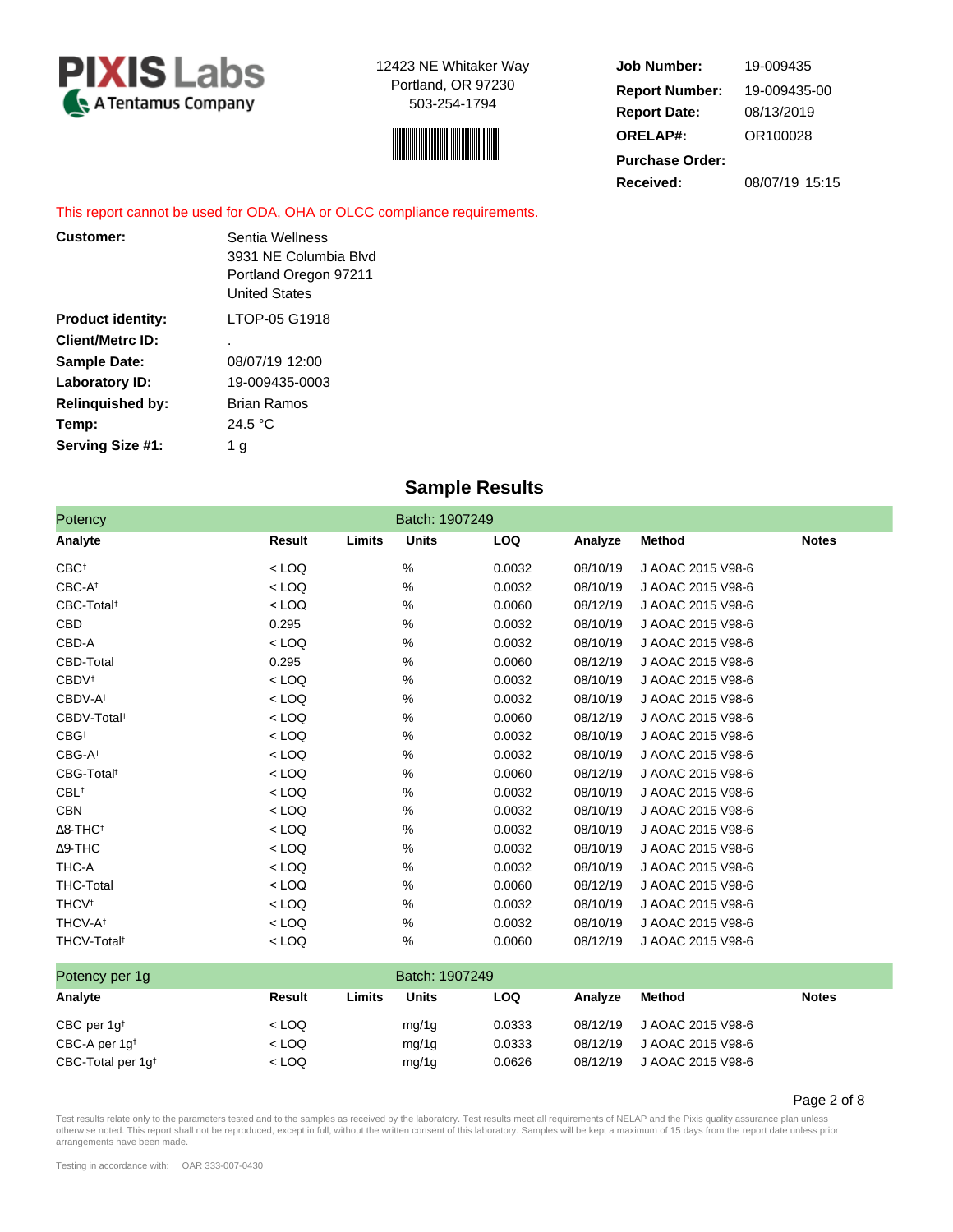



**Job Number: Report Date: ORELAP#:** 08/13/2019 OR100028 **Received:** 08/07/19 15:15 **Purchase Order:** 19-009435 **Report Number:** 19-009435-00

## This report cannot be used for ODA, OHA or OLCC compliance requirements.

| Potency per 1g                     |         |        | Batch: 1907249 |            |          |                   |              |
|------------------------------------|---------|--------|----------------|------------|----------|-------------------|--------------|
| Analyte                            | Result  | Limits | <b>Units</b>   | <b>LOQ</b> | Analyze  | <b>Method</b>     | <b>Notes</b> |
| CBD per 1g                         | 2.95    |        | mg/1g          | 0.0333     | 08/12/19 | J AOAC 2015 V98-6 |              |
| CBD-A per 1g                       | $<$ LOQ |        | mg/1g          | 0.0333     | 08/12/19 | J AOAC 2015 V98-6 |              |
| CBD-Total per 1g                   | 2.95    |        | mg/1g          | 0.0626     | 08/12/19 | J AOAC 2015 V98-6 |              |
| CBDV per 1g <sup>t</sup>           | $<$ LOQ |        | mg/1g          | 0.0333     | 08/12/19 | J AOAC 2015 V98-6 |              |
| CBDV-A per 1g <sup>t</sup>         | $<$ LOQ |        | mg/1g          | 0.0333     | 08/12/19 | J AOAC 2015 V98-6 |              |
| CBDV-Total per 1g <sup>t</sup>     | $<$ LOQ |        | mg/1g          | 0.0622     | 08/12/19 | J AOAC 2015 V98-6 |              |
| CBG per 1g <sup>t</sup>            | $<$ LOQ |        | mg/1g          | 0.0333     | 08/12/19 | J AOAC 2015 V98-6 |              |
| CBG-A per $1g†$                    | $<$ LOQ |        | mg/1g          | 0.0333     | 08/12/19 | J AOAC 2015 V98-6 |              |
| CBG-Total per 1g <sup>t</sup>      | $<$ LOQ |        | mg/1g          | 0.0626     | 08/12/19 | J AOAC 2015 V98-6 |              |
| CBL per $1g^{\dagger}$             | $<$ LOQ |        | mg/1g          | 0.0333     | 08/12/19 | J AOAC 2015 V98-6 |              |
| CBN per 1g                         | $<$ LOQ |        | mg/1g          | 0.0333     | 08/12/19 | J AOAC 2015 V98-6 |              |
| $\Delta$ 8-THC per 1g <sup>+</sup> | $<$ LOQ |        | mg/1g          | 0.0333     | 08/12/19 | J AOAC 2015 V98-6 |              |
| $\Delta$ 9-THC per 1g              | $<$ LOQ |        | mg/1g          | 0.0333     | 08/12/19 | J AOAC 2015 V98-6 |              |
| THC-A per 1g                       | $<$ LOQ |        | mg/1g          | 0.0333     | 08/12/19 | J AOAC 2015 V98-6 |              |
| THC-Total per 1g                   | $<$ LOQ |        | mg/1g          | 0.0626     | 08/12/19 | J AOAC 2015 V98-6 |              |
| THCV per 1g <sup>t</sup>           | $<$ LOQ |        | mg/1g          | 0.0333     | 08/12/19 | J AOAC 2015 V98-6 |              |
| THCV-A per 1g <sup>t</sup>         | $<$ LOQ |        | mg/1g          | 0.0333     | 08/12/19 | J AOAC 2015 V98-6 |              |
| THCV-Total per 1g <sup>t</sup>     | $<$ LOQ |        | mg/1g          | 0.0622     | 08/12/19 | J AOAC 2015 V98-6 |              |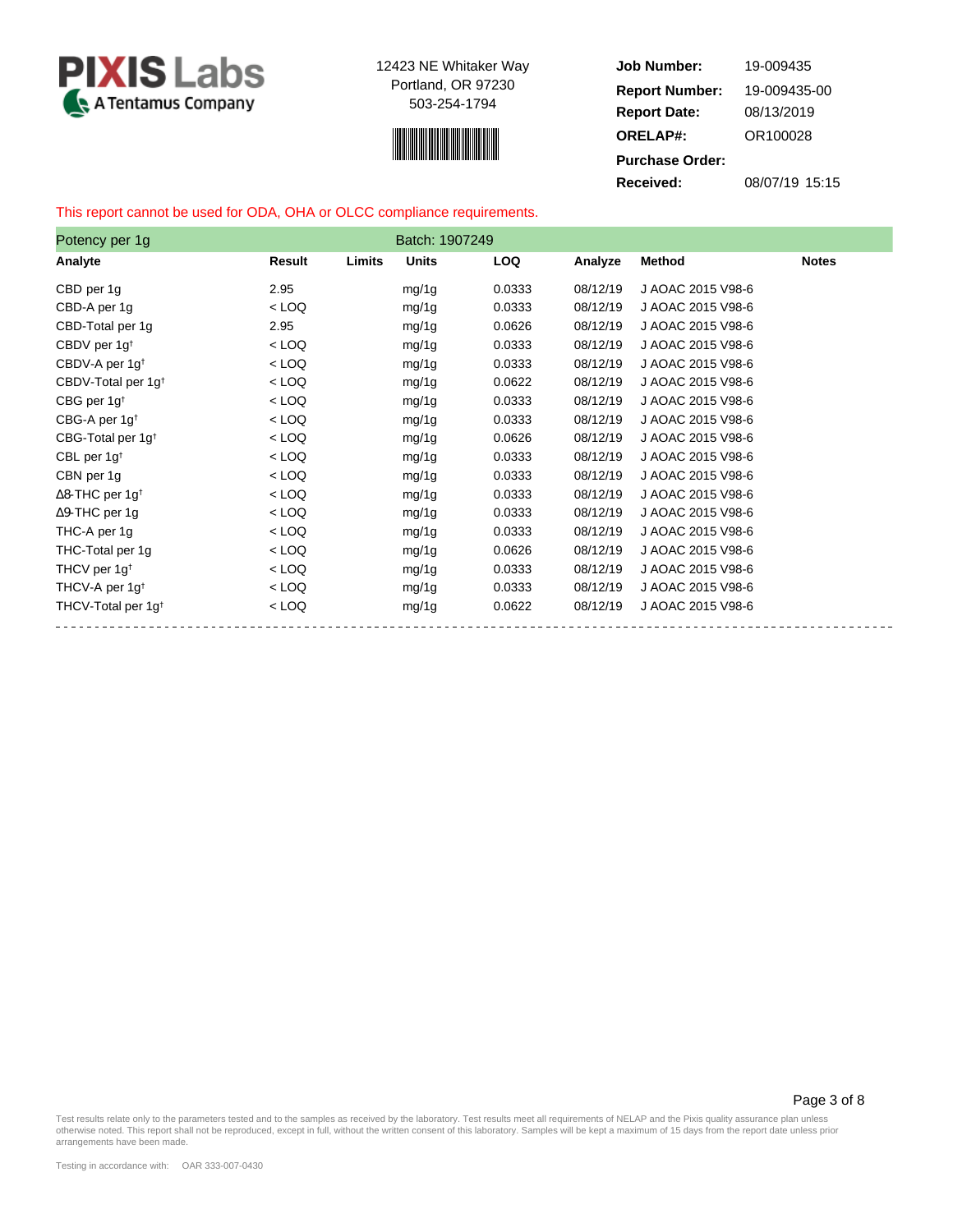



**Job Number: Report Date: ORELAP#:** 08/13/2019 OR100028 **Received:** 08/07/19 15:15 **Purchase Order:** 19-009435 **Report Number:** 19-009435-00

## This report cannot be used for ODA, OHA or OLCC compliance requirements.

### **Abbreviations**

**Limits:** Action Levels per OAR-333-007-0400, OAR-333-007-0210, OAR-333-007-0220 **Limit(s) of Quantitation (LOQ):** The minimum levels, concentrations, or quantities of a target variable (e.g., target analyte) that can be reported with a specified degree of confidence.

† = Analyte not NELAP accredited.

## **Units of Measure**

 $g =$ Gram mg/1g = Milligram per 1g % = Percentage of sample % wt =  $\mu$ g/g divided by 10,000

Approved Signatory

Derrick Tanner General Manager

Page 4 of 8

Test results relate only to the parameters tested and to the samples as received by the laboratory. Test results meet all requirements of NELAP and the Pixis quality assurance plan unless otherwise noted. This report shall not be reproduced, except in full, without the written consent of this laboratory. Samples will be kept a maximum of 15 days from the report date unless prior arrangements have been made.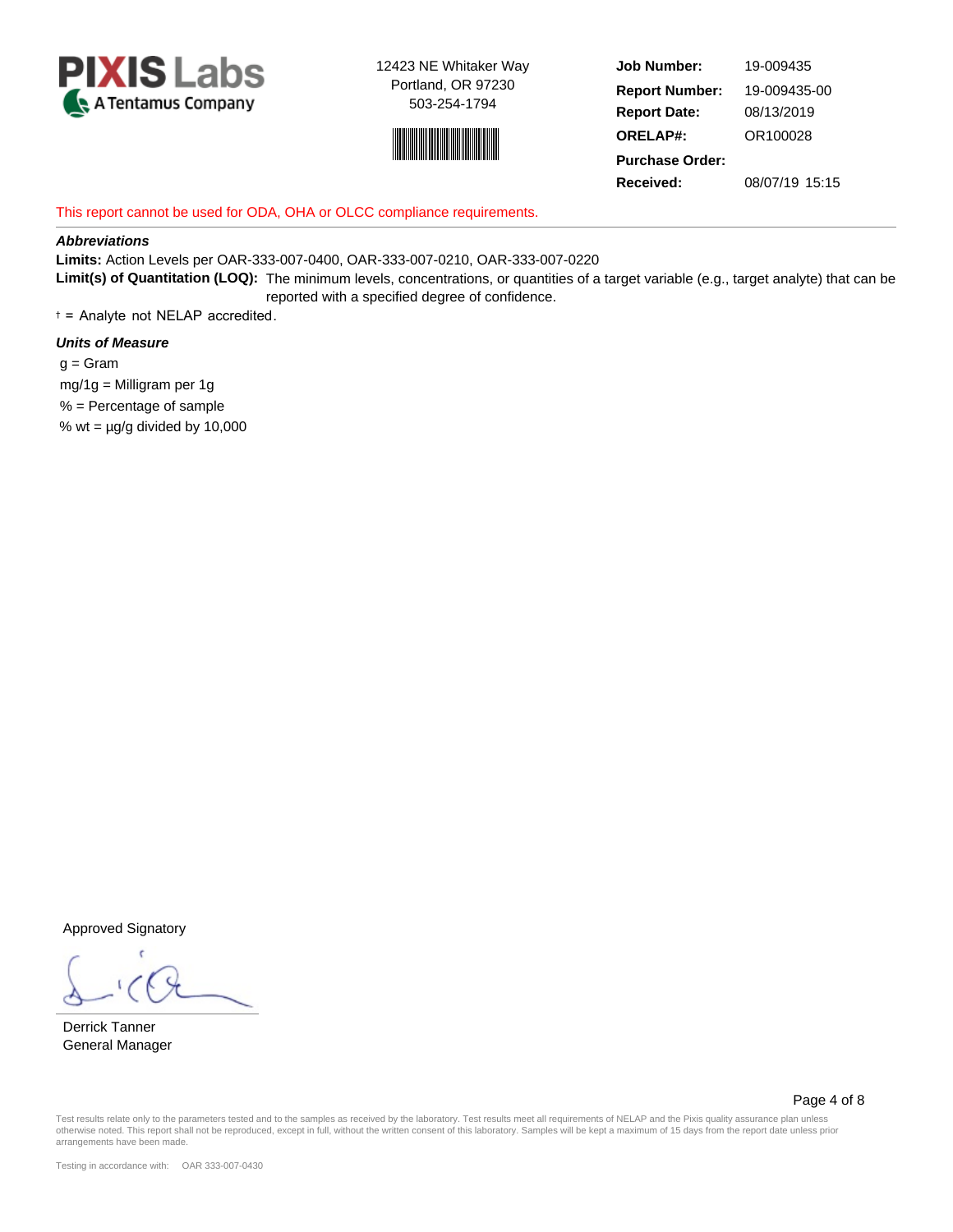



**Job Number: Report Date: ORELAP#:** 08/13/2019 OR100028 **Received:** 08/07/19 15:15 **Purchase Order:** 19-009435 **Report Number:** 19-009435-00

ı

## This report cannot be used for ODA, OHA or OLCC compliance requirements.

|                                                                                                                        |                     |                |              |              |                   |                | <b>Analysis Requested</b> |          |                     |        |                |                                                                                                                    | Purchase Order Number:                                                        |         |
|------------------------------------------------------------------------------------------------------------------------|---------------------|----------------|--------------|--------------|-------------------|----------------|---------------------------|----------|---------------------|--------|----------------|--------------------------------------------------------------------------------------------------------------------|-------------------------------------------------------------------------------|---------|
| Company: Sentia Wellness<br>Contact: Erin Harbecek<br>Phone: Fax:<br>Processor's License:                              |                     |                | Pesticides   | Potency      | Residual Solvents | Water Activity | Moisture                  | Terpenes | Microbiology        | Metals |                | $\Box$ Report Instructions:<br>Send to State - METRC<br>Email Final Results:<br>$\Box$ Fax Final Results<br>Other: | □ Cash/Check/CC/Net 30                                                        | Cont#'s |
| Field ID                                                                                                               | Date/Time Collected |                |              |              |                   |                |                           |          |                     |        | Matrix         | Weight                                                                                                             | Comments                                                                      |         |
| LTOP-03 F1915                                                                                                          | 8/7/19              | 12p            | X            | X            |                   |                |                           |          |                     |        | Topical        |                                                                                                                    | <b>Customer Facing Panel</b><br>$\overline{u}$                                |         |
| LTOP-04 G1916                                                                                                          | $\overline{H}$      | $\overline{H}$ | X            | $\times$     |                   |                |                           |          |                     |        |                |                                                                                                                    | $\overline{u}$                                                                |         |
| LTOP-05 G1918                                                                                                          |                     |                | $\mathsf{x}$ | $\mathsf{x}$ |                   |                |                           |          |                     |        | $\overline{u}$ |                                                                                                                    |                                                                               |         |
|                                                                                                                        |                     |                |              |              |                   |                |                           |          | <b>Received By:</b> |        | Date           | Time                                                                                                               | Labs Use Only:                                                                |         |
| Collected By:                                                                                                          | Relinquished By:    |                |              | Date         |                   | Time           |                           |          |                     |        | 8.7.19         | 1450                                                                                                               |                                                                               |         |
| Standard 5 day<br>$\Box$ Rush (1.5 x Standard)<br>$\Box$ Priority Rush (2 x Standard)<br><b>Ask About Availability</b> |                     |                |              | 4.7.16       |                   | 1515           |                           |          |                     |        |                | 8.84                                                                                                               | Order Number:<br>Proper Container<br>Sample Condition<br>□ Temperature 21.5 ℃ |         |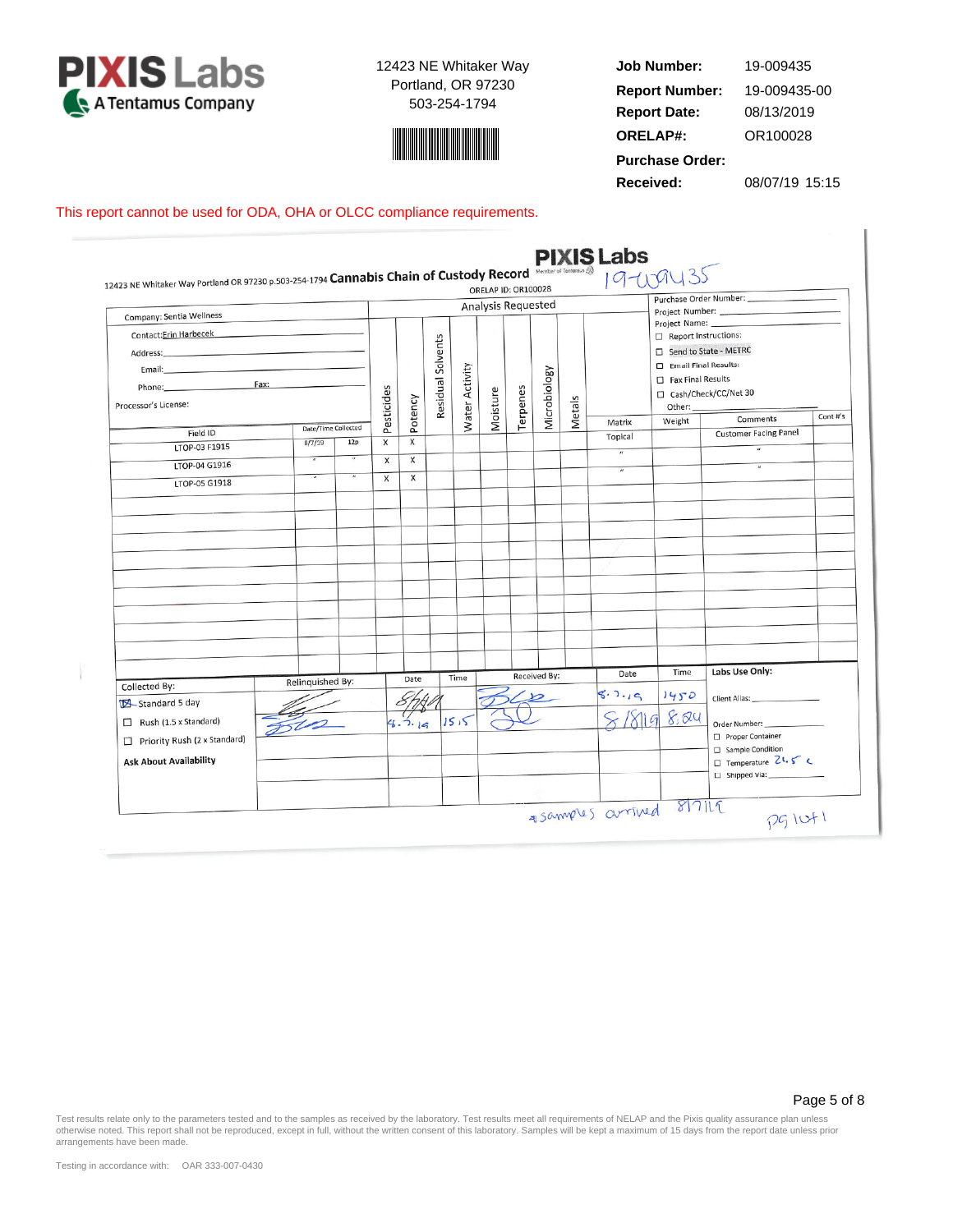



**Job Number: Report Date: ORELAP#:** 08/13/2019 OR100028 **Received:** 08/07/19 15:15 **Purchase Order:** 19-009435 **Report Number:** 19-009435-00

This report cannot be used for ODA, OHA or OLCC compliance requirements.

|                                  | <b>Laboratory Quality Control Results</b> |  |              |              |       |               |     |                   |              |
|----------------------------------|-------------------------------------------|--|--------------|--------------|-------|---------------|-----|-------------------|--------------|
| J AOAC 2015 V98-6                |                                           |  |              |              |       |               |     |                   |              |
| <b>Laboratory Control Sample</b> |                                           |  |              |              |       |               |     |                   |              |
| Analyte                          | <b>Result</b>                             |  | <b>Spike</b> | <b>Units</b> | % Rec | <b>Limits</b> |     | <b>Evaluation</b> | <b>Notes</b> |
| CBDV-A                           | 0.010                                     |  | 0.01         | %            | 99.4  | 85            | 115 | Acceptable        |              |
| CBDV                             | 0.010                                     |  | 0.01         | %            | 99.4  | 85<br>٠       | 115 | Acceptable        |              |
| CBD-A                            | 0.009                                     |  | 0.01         | %            | 93.3  | 85            | 115 | Acceptable        |              |
| CBG-A                            | 0.010                                     |  | 0.01         | %            | 96.8  | 85<br>٠       | 115 | Acceptable        |              |
| <b>CBG</b>                       | 0.010                                     |  | 0.01         | %            | 98.6  | 85            | 115 | Acceptable        |              |
| CBD                              | 0.010                                     |  | 0.01         | %            | 100   | 85            | 115 | Acceptable        |              |
| <b>THCV</b>                      | 0.010                                     |  | 0.01         | %            | 101   | 85            | 115 | Acceptable        |              |
| <b>THCVA</b>                     | 0.010                                     |  | 0.01         | %            | 98.8  | 85            | 115 | Acceptable        |              |
| <b>CBN</b>                       | 0.010                                     |  | 0.01         | %            | 101   | 85            | 115 | Acceptable        |              |
| THC                              | 0.010                                     |  | 0.01         | %            | 98.8  | 85            | 115 | Acceptable        |              |
| D8THC                            | 0.010                                     |  | 0.01         | %            | 97.1  | 85            | 115 | Acceptable        |              |
| CBL                              | 0.010                                     |  | 0.01         | %            | 101   | 85            | 115 | Acceptable        |              |
| CBC                              | 0.010                                     |  | 0.01         | %            | 100   | 85            | 115 | Acceptable        |              |
| <b>THCA</b>                      | 0.010                                     |  | 0.01         | %            | 96.4  | 85<br>٠       | 115 | Acceptable        |              |
| CBCA                             | 0.00919                                   |  | 0.01         | %            | 91.9  | 85            | 115 | Acceptable        |              |

#### **Method Blank**

| Analyte      | <b>Result</b> | LOQ   | <b>Units</b> | <b>Limits</b> | <b>Evaluation</b> | <b>Notes</b> |
|--------------|---------------|-------|--------------|---------------|-------------------|--------------|
| CBDV-A       | <b>ND</b>     | 0.003 | %            | < 0.003       | Acceptable        |              |
| <b>CBDV</b>  | <b>ND</b>     | 0.003 | %            | < 0.003       | Acceptable        |              |
| CBD-A        | <b>ND</b>     | 0.003 | %            | < 0.003       | Acceptable        |              |
| CBG-A        | <b>ND</b>     | 0.003 | %            | < 0.003       | Acceptable        |              |
| CBG          | <b>ND</b>     | 0.003 | %            | < 0.003       | Acceptable        |              |
| CBD          | <b>ND</b>     | 0.003 | %            | < 0.003       | Acceptable        |              |
| <b>THCV</b>  | <b>ND</b>     | 0.003 | %            | < 0.003       | Acceptable        |              |
| <b>THCVA</b> | <b>ND</b>     | 0.003 | %            | < 0.003       | Acceptable        |              |
| <b>CBN</b>   | <b>ND</b>     | 0.003 | %            | < 0.003       | Acceptable        |              |
| <b>THC</b>   | <b>ND</b>     | 0.003 | %            | < 0.003       | Acceptable        |              |
| D8THC        | <b>ND</b>     | 0.003 | %            | < 0.003       | Acceptable        |              |
| <b>CBL</b>   | <b>ND</b>     | 0.003 | %            | < 0.003       | Acceptable        |              |
| <b>CBC</b>   | <b>ND</b>     | 0.003 | %            | < 0.003       | Acceptable        |              |
| <b>THCA</b>  | <b>ND</b>     | 0.003 | %            | < 0.003       | Acceptable        |              |
| <b>CBCA</b>  | <b>ND</b>     | 0.003 | %            | < 0.003       | Acceptable        |              |

### *Abbreviations*

ND - None Detected at or above MRL

RPD - Relative Percent Difference

LOQ - Limit of Quantitation

#### *Units of Measure:*

% - Percent

### Page 6 of 8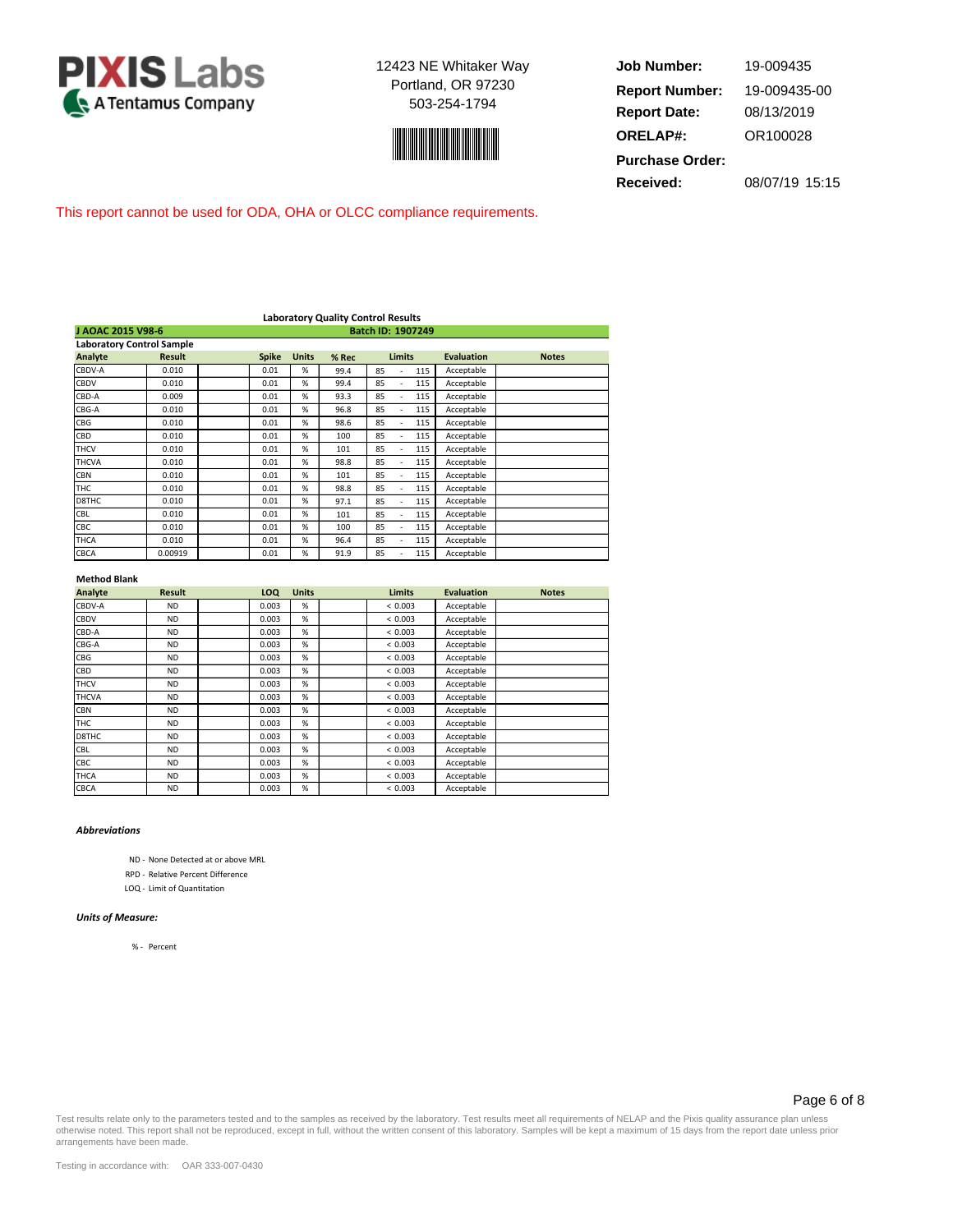



**Job Number: Report Date: ORELAP#:** 08/13/2019 OR100028 **Received:** 08/07/19 15:15 **Purchase Order:** 19-009435 **Report Number:** 19-009435-00

This report cannot be used for ODA, OHA or OLCC compliance requirements.

| J AOAC 2015 V98-6       |               |             |       |                           |            | <b>Batch ID: 1907249</b> |                   |              |  |  |  |
|-------------------------|---------------|-------------|-------|---------------------------|------------|--------------------------|-------------------|--------------|--|--|--|
| <b>Sample Duplicate</b> |               |             |       | Sample ID: 19-009412-0001 |            |                          |                   |              |  |  |  |
| Analyte                 | <b>Result</b> | Org. Result | LOQ   | <b>Units</b>              | <b>RPD</b> | <b>Limits</b>            | <b>Evaluation</b> | <b>Notes</b> |  |  |  |
| CBDV-A                  | <b>ND</b>     | <b>ND</b>   | 0.003 | %                         | $\Omega$   | < 20                     | Acceptable        |              |  |  |  |
| CBDV                    | <b>ND</b>     | <b>ND</b>   | 0.003 | %                         | $\Omega$   | <20                      | Acceptable        |              |  |  |  |
| CBD-A                   | <b>ND</b>     | <b>ND</b>   | 0.003 | %                         | $\Omega$   | < 20                     | Acceptable        |              |  |  |  |
| CBG-A                   | <b>ND</b>     | <b>ND</b>   | 0.003 | %                         | 0          | < 20                     | Acceptable        |              |  |  |  |
| CBG                     | <b>ND</b>     | <b>ND</b>   | 0.003 | %                         | 0          | < 20                     | Acceptable        |              |  |  |  |
| CBD                     | 0.243         | 0.242       | 0.003 | %                         | 0.412      | < 20                     | Acceptable        |              |  |  |  |
| <b>THCV</b>             | <b>ND</b>     | <b>ND</b>   | 0.003 | %                         | 0          | < 20                     | Acceptable        |              |  |  |  |
| <b>THCVA</b>            | <b>ND</b>     | <b>ND</b>   | 0.003 | %                         | $\Omega$   | < 20                     | Acceptable        |              |  |  |  |
| <b>CBN</b>              | <b>ND</b>     | <b>ND</b>   | 0.003 | %                         | $\Omega$   | < 20                     | Acceptable        |              |  |  |  |
| <b>THC</b>              | 0.00892       | 0.00897     | 0.003 | %                         | 0.559      | < 20                     | Acceptable        |              |  |  |  |
| D8THC                   | <b>ND</b>     | <b>ND</b>   | 0.003 | %                         | $\Omega$   | < 20                     | Acceptable        |              |  |  |  |
| CBL                     | <b>ND</b>     | <b>ND</b>   | 0.003 | %                         | $\Omega$   | <20                      | Acceptable        |              |  |  |  |
| CBC                     | <b>ND</b>     | <b>ND</b>   | 0.003 | %                         | 0          | < 20                     | Acceptable        |              |  |  |  |
| THCA                    | <b>ND</b>     | <b>ND</b>   | 0.003 | %                         | 0          | < 20                     | Acceptable        |              |  |  |  |
| CBCA                    | <b>ND</b>     | ND.         | 0.003 | %                         | 0          | < 20                     | Acceptable        |              |  |  |  |

#### *Abbreviations*

ND - None Detected at or above MRL

RPD - Relative Percent Difference

LOQ - Limit of Quantitation

#### *Units of Measure:*

% - Percent

### Page 7 of 8